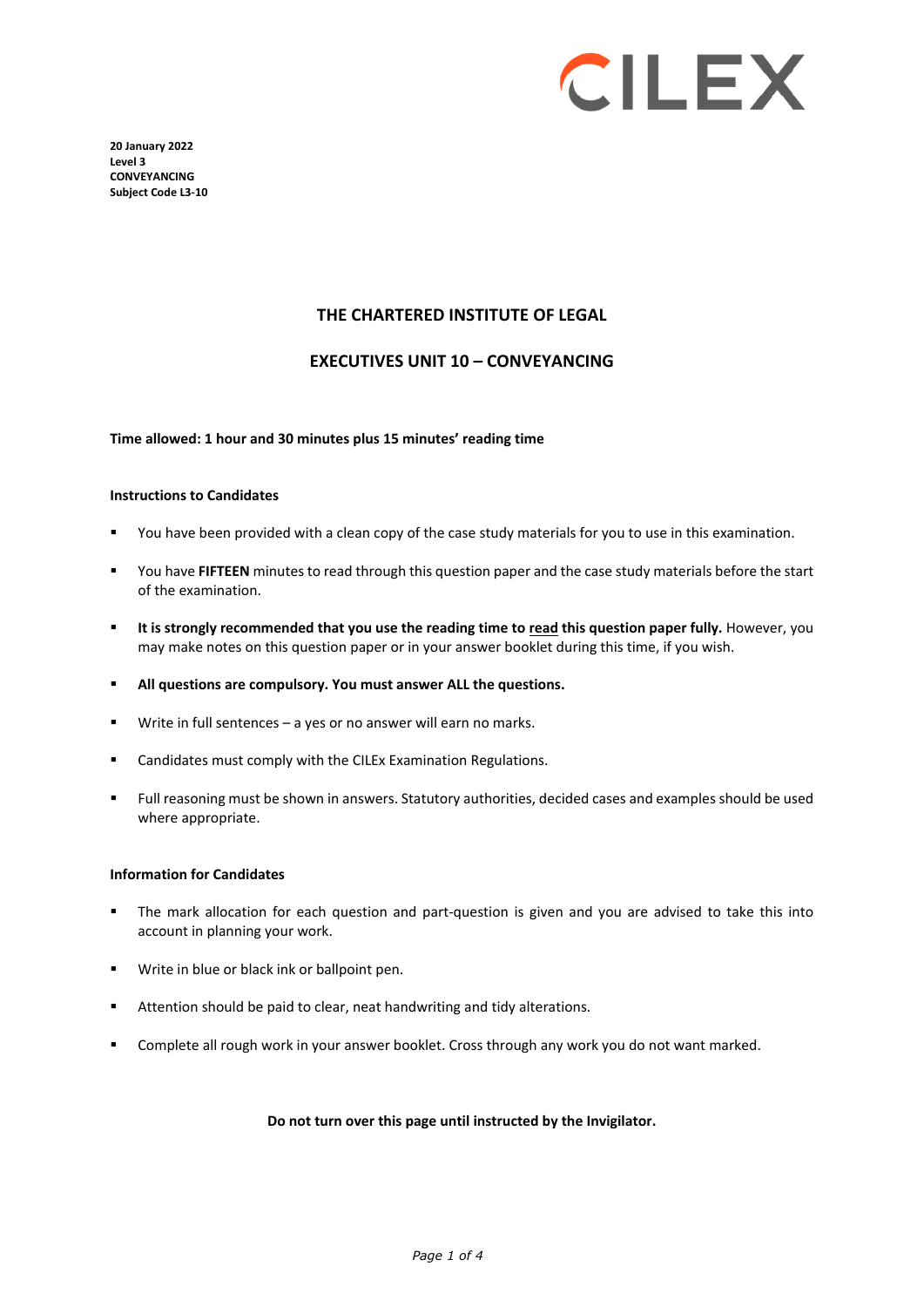### **Question 1**

#### **In relation to the sale of 4 Lavender Mews, Bensham, BF1 3JQ**

Reference: Question relates to **Documents 1, 2, 3, 4 and 5** of the case study materials.

(a) Identify **four** matters that should be included in a client care letter.

### *(4 marks)*

(b) Identify the information that Bison Bank PLC will require, in order to provide a redemption statement.

## *(5 marks)*

(c) Explain the key features and purpose of the Energy Performance Certificate (EPC).

### *(7 marks)*

(d) Explain how you should respond to John's request that he sign the contract on behalf of Oliver.

*(3 marks)*

*(Total: 19 marks)*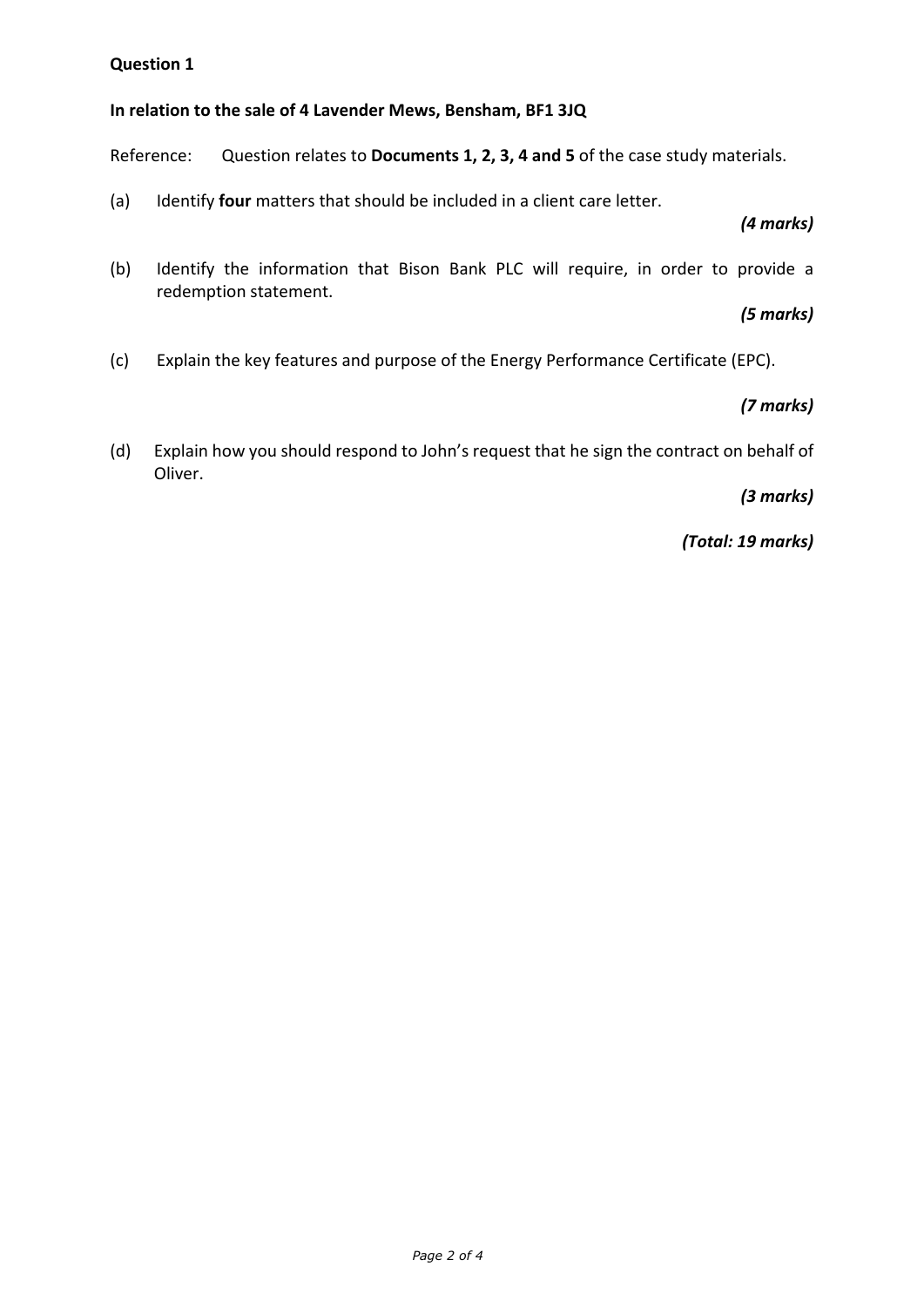# **Question 2**

# **In relation to the purchase of The Willows, Bensham, BF7 9RA**

Reference: Question relates to **Documents 1, 5 and 6** of the case study materials.

You have been asked to raise additional pre-contract enquiries with the seller's solicitors.

(a) Describe **five** provisions under the Law Society Conveyancing Protocol that relate to raising additional pre-contract enquiries.

# *(5 marks)*

(b) (i) Identify what search you would carry out in respect of the drainage and water services to The Willows and from where this will be obtained.

### *(2 marks)*

(ii) Explain how you would obtain information about the major roadworks near the property.

# *(5 marks)*

(c) Explain the steps you must take on behalf of the Bank of Jonas Ltd as a result of Milly proposing to live with John and Oliver on completion of their purchase.

*(3 marks)*

The land is subject to a trust of land.

(d) Explain how a trust of land arises and what this would mean for John and Oliver as owners.

# *(4 marks)*

(e) Explain what further investigations you would make in respect of the Conveyance dated 25 October 1991, once this has been provided by the seller's solicitor.

*(3 marks)*

*(Total: 22 marks)*